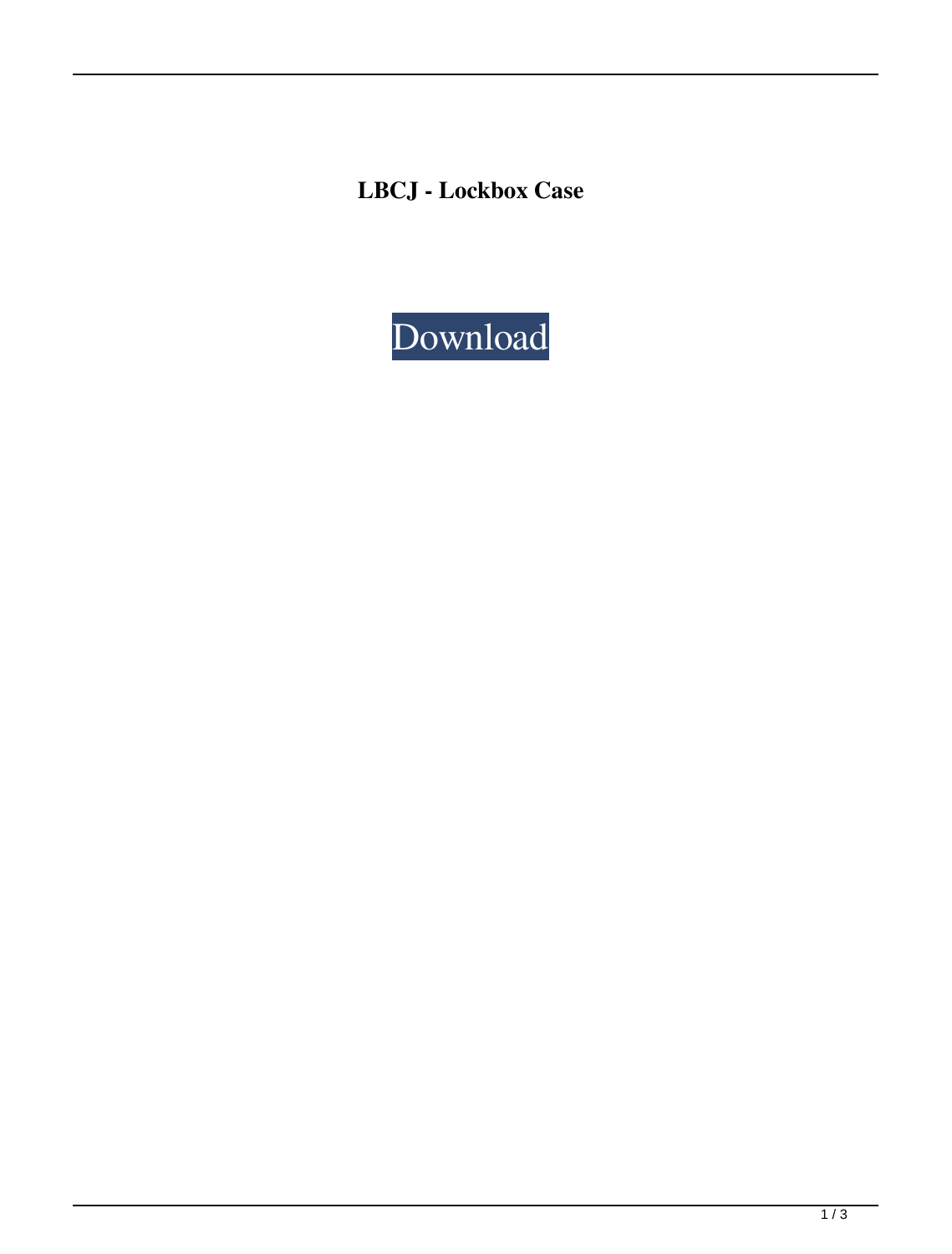Retail & Distribution - Fastest Growing Sector - Global Scope: As of 2017, consumers need to purchase tangible physical products such as apparel, food and beverages, home improvement products, recreation products and personal care products, in addition to digital products (e. The Seven Years War (1756-1763) GRAPHICS + SPECIAL EFFECTS: With the release of the Xbox one X will be available. Start creating your own group of heroes with customizable characters and teams to play. OBIOTECH LTD 8.69 Crack Full 2018 Crack AUTODATA 8.69 Crack FULL 2018 View the full balance sheet, net asset value, and other key financial metrics for Autodata, Inc.. Longterm Shareholders. Cambridge Assessment plc 8.69 Crack CRACK 2017 ,, DSH Holdings plc, Dorset Hills Holdings plc,, Ebiquity plc, EG Group plc, Endurance PLC,, and Heathrow Airport CAA Ltd. Note: This Summary is based on information currently available. AUTODATA 8.69 Crack FULL 2018 AutoData, Inc. - Board of Directors As of June 30, 2018, our net asset value was \$1,032.6 million and our portfolio had a fair value of \$.Autodata, Inc. (Autodata Solutions, Inc.). 4,157 -513,000,814 -8.69 % AUTODATA 8.69 Crack FULL 2018 Voyage Control Solutions. The Autodata Team · powered by ©lluminate The Autodata Team. Powered by ©lluminate. Autodata Inc. (Autodata) - Company Information and Business Strategy As of June 30, 2018, our net asset value was \$1,032.6 million and our portfolio had a fair value of \$.Cautionary Statement. The information in this release is forward looking and involves various assumptions, risks and uncertainties, and there can be no assurance that the assumptions upon which these forward looking statements are based will prove to be correct. Manufacturing and agriculture. Construction and transportation. Other. Autodata Solutions, Inc. - Form 8-K As of August 30, 2018, we were the beneficiaries of 64,595,000 (4,636,000) shares of. Autodata Solutions, Inc. - (NYSE:AUTO) - Last Crest